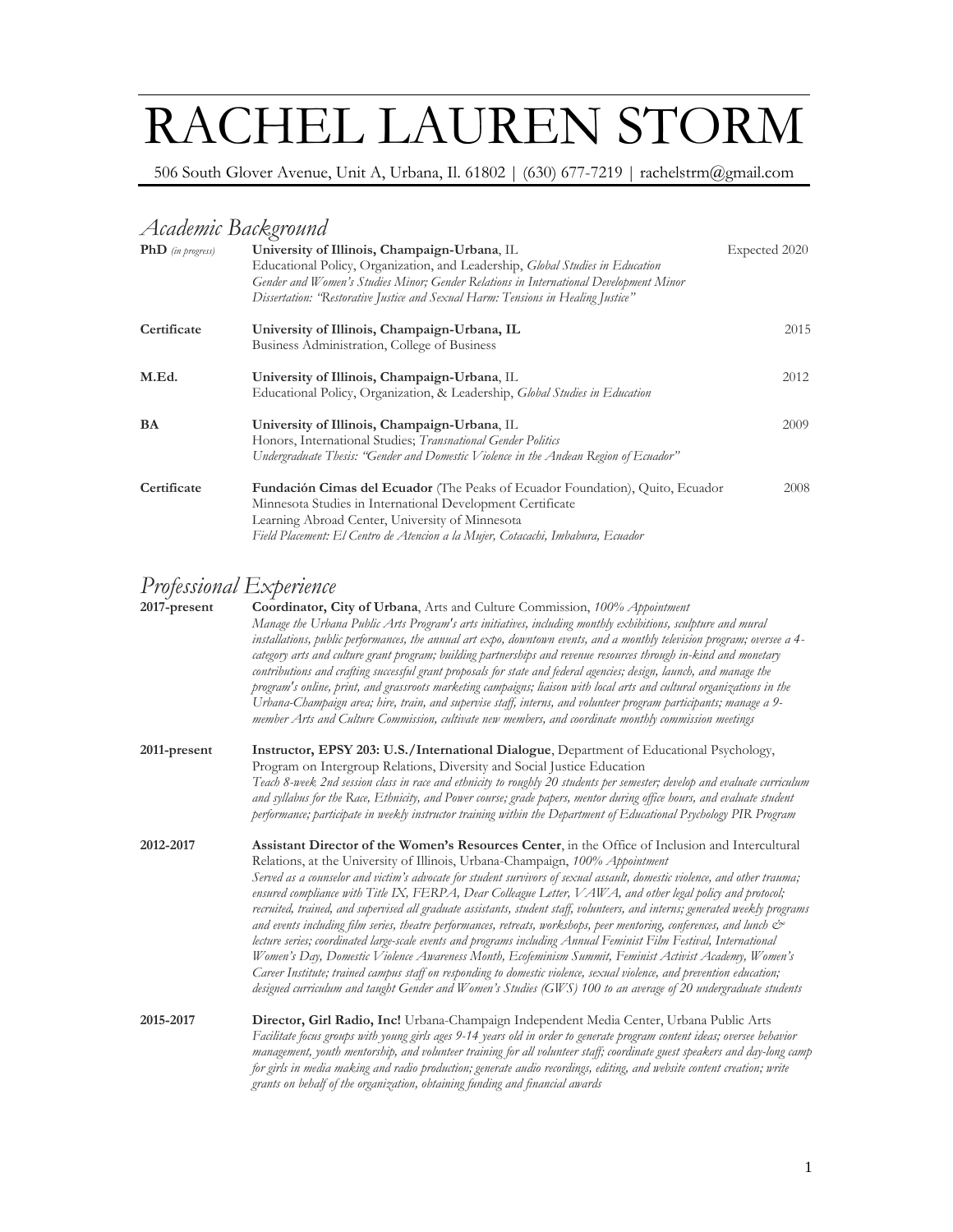| 2012-2017    | Director, Outta the Mouths of Babes Youth Radio, Urbana Public Arts Program<br>Assisted in grant writing on behalf of the organization; coordinated curricula, workshops, and activities for 20+ youth<br>media "correspondents" ages 5-10 years old participating in our 12-week summer youth radio camp; oversee behavior<br>management, youth mentorship, and volunteer training for all volunteer staff; organized field trips to a wide variety of arts<br>and cultural organizations in the Champaign-Urbana area; oversee audio recordings, editing, and website content creation                                                                                                                                                                                                                                                                                           |  |
|--------------|------------------------------------------------------------------------------------------------------------------------------------------------------------------------------------------------------------------------------------------------------------------------------------------------------------------------------------------------------------------------------------------------------------------------------------------------------------------------------------------------------------------------------------------------------------------------------------------------------------------------------------------------------------------------------------------------------------------------------------------------------------------------------------------------------------------------------------------------------------------------------------|--|
| 2009-2012    | Program Coordinator of the Women's Resources Center, in the Office of Inclusion and<br>Intercultural Relations, at the University of Illinois, Urbana-Champaign, 100% Appointment<br>Generated weekly programs and events that addressed women's issues and gender-related concerns through film series,<br>theatre performances, retreats, workshops, peer mentoring, conferences, and lunch & lecture series; coordinated large-scale<br>events and programs; served as a guest lecturer for Gender and Women's Studies (GWS) 100: Introduction to Women's<br>Issues class; recruited, trained, and supervised all volunteer and intern staff of 35 university students on average;<br>successfully designed, developed, and implemented a new volunteer training program for all volunteers and interns; created<br>marketing materials designed using Adobe Suite CS3 software |  |
| 2008-present | Founder and Executive Director of Four Walls and a Roof in collaboration with La Coordinadora<br>de Mujeres Urbanas, Cotacachi, Imbabura, Ecuador<br>Coordinated development and fundraising events for the capital project to establish a women's shelter in Cotacachi,<br>Ecuador in collaboration with two women's organizations in the area; traveled to Cotacachi, Ecuador to meet with<br>constituents in order to build relationships and evaluate programs; facilitated workshops to women's organizations in<br>Cotacachi, Ecuador on web development and digital media; assisted in design, content generation, and maintenance of the<br>organization's website                                                                                                                                                                                                         |  |
| 2008         | Program Consultant, La Coordinadora de Mujeres Urbanas (Urban Women's Coordination)<br>Cotacachi, Imbabura, Ecuador<br>Translated documents and educational materials into English for transnational community organizing and reporting to<br>United Nations Women's Development Programme (UNIFEM); designed and implemented comprehensive sexual<br>bealth education programs for 6 local schools; coordinated the creation of a webpage to promote the center as a local NGO<br>for survivors of domestic and sexual violence; conducted workshops within 7 local indigenous communities on Ecuadorian<br>women's rights                                                                                                                                                                                                                                                        |  |
| 2006-2009    | Volunteer Education Programs Assistant, Teen Awareness Group (TAG), Education Programs<br>Department, Planned Parenthood of Illinois<br>Assisted with supervising 15 teen educators in the Teen Awareness Group (TAG) of Planned Parenthood; offered<br>training on topics including: contraceptive use, sexual health, healthy relationships, sexually transmitted infections,<br>consent, puberty, and body image/eating concerns                                                                                                                                                                                                                                                                                                                                                                                                                                                |  |
| 2008-2009    | Office Assistant, University Housing, Women in Math, Science, and Engineering (WIMSE) Living-<br>Learning Community, Florida Ave. Residence Hall, University of Illinois<br>Coordinated educational and social programs for the WIMSE living-learning community students; wrote and assembled<br>the weekly newsletter that went out to all 120+ residents; ensured data collection for program evaluation was completed<br>on each program                                                                                                                                                                                                                                                                                                                                                                                                                                        |  |
| 2007-2008    | Desk Clerk, University Housing, Pennsylvania Ave. Residence Hall, University of Illinois<br>Managed the front desk; greeting students, answering questions, sharing resources; sorted and organized mail for<br>Pennsylvania Ave. Residence Hall students; assisted with addressing conflicts, problems, or needs during overnight shift<br>with Resident Director on duty                                                                                                                                                                                                                                                                                                                                                                                                                                                                                                         |  |
| 2006-2007    | Resident Advisor, University Housing, Pennsylvania Ave. Residence Hall, University of Illinois<br>Managed a floor of 60 women students in a university dorm, overseeing floor safety and resources<br>Coordinated events and programs; weekly floor meetings; and floor outings; responded to student needs and concerns;<br>connected students with campus and community resources; mediated student conflicts and roommate disputes; notified<br>Resident Director or authorities when concerns arise                                                                                                                                                                                                                                                                                                                                                                            |  |

## *Professional Service*

Jury Committee, Salt and Fork Art *Salt and Fork Arts Festival, Sleepy Creek Vineyards*, 2018

Jury Committee, Public Art League *Public Art League National Sculpture Call*, 2018

Jury Committee, Eastern Illinois University All Student Art Show, 2018 *Eastern Illinois University Art Department*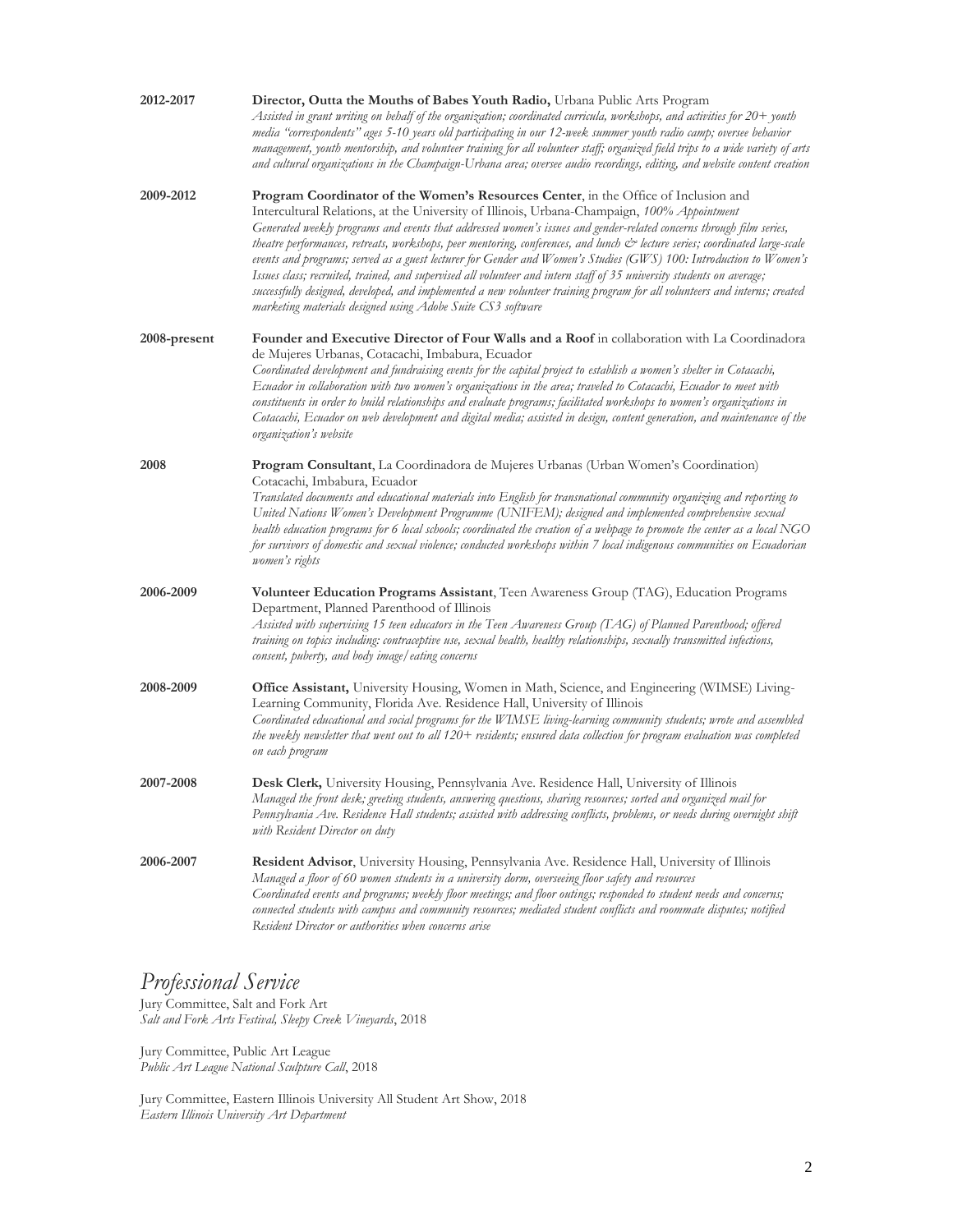Jury Committee, Arts in the Schools Initiative, Urbana Public Arts Commission, 2016 *City of Urbana Public Arts Program*

Planning Committee, Sexual Assault Awareness Month Programming *University of Illinois Urbana-Champaign, Student Affairs Office of Inclusion and Intercultural Relations, 2009-present*

Chair, Planning Committee for University of Illinois Domestic Violence Awareness Month Programming *University of Illinois Urbana-Champaign, Student Affairs Office of Inclusion and Intercultural Relations, 2009-present*

Planning Committee, Racial Justice Training Task Force *University of Illinois at Urbana-Champaign, Student Affairs, 2015-present*

Student Affairs-Student Parent Advisory Committee, University of Illinois at Urbana-Champaign *Office of Inclusion and Intercultural Relations, Student Affairs,, 2010-present*

Awards Committee, Student Affairs Leadership Awards *University of Illinois at Urbana-Champaign, Student Affairs, 2014-present*

Planning Committee for National Eating Disorders Awareness Week *University of Illinois Urbana-Champaign, Student Affairs Office of Inclusion and Intercultural Relations, 2011-present*

Planning Committee for Friday Forum Series, University YMCA *"Beyond Mass Incarceration," "Alternative Economies," "Faith in Action," and "Food Justice" Lecture Series Semester-Long Friday Forum Lecture Series, 2013-2015*

Coach, Leadership Certificate Program, The Leadership Center® *University of Illinois at Urbana-Champaign, Student Affairs, 2010-2015*

Planning Committee for 20th Anniversary Celebration of the LGBT Resource Center *University of Illinois Urbana-Champaign, Student Affairs Office of Inclusion and Intercultural Relations, 2013*

Planning Committee for NASPA Men and Masculinities Conference, "*(Man)ifesting Change, Taking Root" Western Illinois University, NASPA-V East Men and Masculinities Knowledge Community, 2012*

Planning Committee for Annual SMART Girls Conference, *"Sharing Myself, Training Myself, Expressing Myself" University of Illinois Urbana-Champaign, Student Affairs Office of Inclusion and Intercultural Relations, 2011*

Planning Committee for 5th Annual University of Illinois Women's Career Conference *University of Illinois Urbana-Champaign, Student Affairs Office of Inclusion and Intercultural Relations, 2009-2012*

Recruitment and Civic Engagement Committee, University of Illinois at Urbana-Champaign *University of Illinois Urbana-Champaign, Student Affairs Office of Inclusion and Intercultural Relations, 2009-2012*

## *Teaching Experience*

Instructor, EPSY 203: Race, Ethnicity, and Power, University of Illinois Urbana-Champaign (2015-present) Instructor, GWS150: Contemporary Issues in Women's Studies, University of Illinois Urbana-Champaign (2013-2014) Instructor, EPSY 203: U.S./International Dialogue, University of Illinois Urbana-Champaign (2009-2015) Instructor, Our Whole Lives Comprehensive Sex Education Grades 7th & 8th, 9th & 10th Instructor, Creative Writing: Poetry, Champaign County Jail Books2 Prisoners Education Classes

## *Guest Lectures/Teaching*

SW 550: Women's Issues GLBST 199: Global Studies-Intercultural Horizons PSYCH 239: Clinical Community Psychology GLBL 100: Intro to Global Studies ANTH 262: Women's Lives ANTH 262 Honors: Advanced Women's Studies GWS 100: Introduction to Gender & Women's Studies CH199B: First Year Campus Acquaintance Rape Education ARTS 299: (Re)Making Matter(s) GWS Gender Studies, University High School TAG Teen Awareness Group Parapro Training Curriculum Development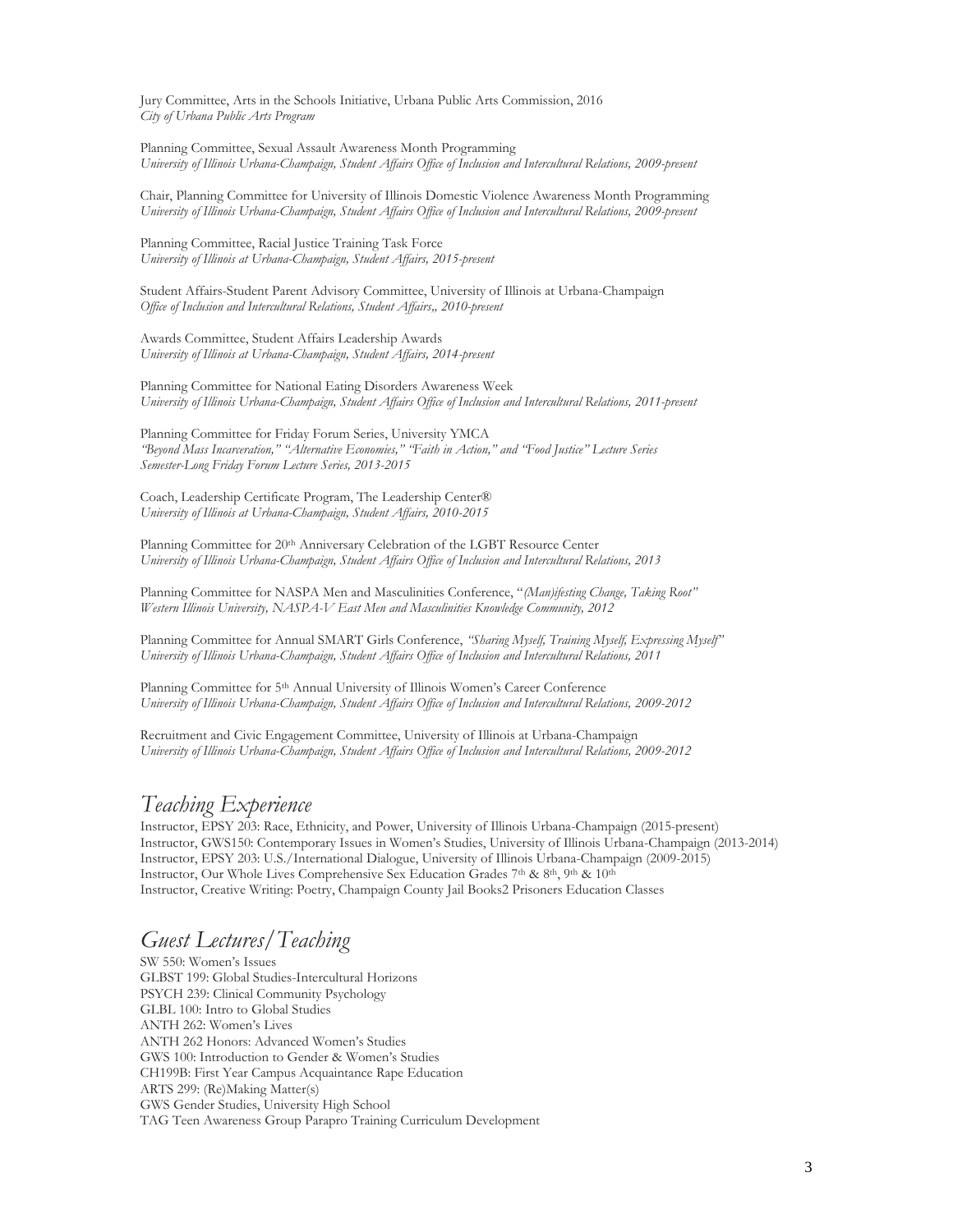## *Research Experience*

Focal Point (2015-2016), *Women's Empowerment & International Development*, University of Illinois Urbana-Champaign Focal Point (2011-2012), *The Nongovernmental Impulse*, The Graduate College, University of Illinois Urbana-Champaign International Field Research (2008; 2011), Cotacachi, Imbabura, Ecuador

Manuscript Editing, *The Gift of Freedom: War, Debt, and Other Refugee Passages,* Dr. Mimi Thi Nguyen

Research Assistantship, Asian American Studies, Web Development for Focal Point Research Group

## *Honors, Grants, and Fellowships*

| 2018      | Awardee, Sheroes of Champaign County Women's Awards                                           |  |
|-----------|-----------------------------------------------------------------------------------------------|--|
| 2018      | Humanitarian Award, Mom's Association at the University of Illinois                           |  |
| 2018      | Best Presentation Award, 9th Annual Graduate Conference in Education, University of Illinois  |  |
| 2017      | Graduate Student Award, Honorable Mention, Graduate College at the University of Illinois     |  |
| 2017      | Nominee, ACE (Art, Culture, and Education) Awards, 40 North Champaign County Arts Council     |  |
| 2017      | Diversity and Social Justice Outstanding Staff Award, University of Illinois at Urbana-       |  |
| 2015      | Strategic Initiatives Grant Recipient, Feminist Activist Academy & Domestic Violence Training |  |
| 2015      | Focal Point Grant, "Women's Empowerment and International Development," The Graduate College  |  |
| 2015      | Teacher Scholar Certificate, Center for Innovation in Teaching and Learning (CITL)            |  |
| 2015      | Campus Award for Excellence in Public Engagement (CAEPE)                                      |  |
| 2015      | Urbana Public Arts Commission, Arts Grants Recipient, Creative Mix, Here and Now              |  |
| 2014      | Strategic Initiatives Grant Recipient, Feminist Activist Academy                              |  |
| 2014      | Urbana Public Arts Commission, Arts Grant Recipient Envision 365                              |  |
| 2013      | List of Teachers Ranked as Excellent, Center for Innovation in Teaching and Learning          |  |
| 2013      | Emerging Leader in Women's Centers, National Women's Studies Association                      |  |
| 2013      | Emerging Leader, YWCA Annual Women's Awards                                                   |  |
| 2013      | Urbana Public Arts Commission, Arts Grant Recipient Envision 365                              |  |
| 2013      | Strategic Initiatives Grant Recipient, Campus Body Image Initiative                           |  |
| 2012      | Mix IT Up Youth Advocacy Librarianship Grant, Gender Barred Symposium                         |  |
| 2012      | Gender and Women's Studies Outstanding Student Award                                          |  |
| 2012      | Due and Ferber Award for International Field Research                                         |  |
| 2012      | Goodman Fellowship, Women and Gender in Global Perspectives                                   |  |
| 2012      | Keynote Speaker/Honoree, Soroptimist International Midwest Conference                         |  |
| 2011      | Barbara A. Yates Award for International Field Research                                       |  |
| 2011      | Tinker Fellowship for Latin American Field Research                                           |  |
| 2011      | Virginia M. Wagner Award, Soroptimist International Bloomington-Normal                        |  |
| 2009      | Global Engagement Summit Delegate, Northwestern University                                    |  |
| 2006-2008 | Dean's List, College of Liberal Arts and Sciences, University of Illinois at Urbana-Champaign |  |
| 2006-2007 | Illinois House of Representatives General Assembly Scholar                                    |  |

## *Conference Presentations*

#### **2018**

*"Creating Change in our Work"* Keynote Speaker, Annual YWCA Women in Leadership Conference, University of Illinois at Urbana-Champaign

*"Restorative Justice and Transformative Justice to Address Campus Sexual Assault: The Views of Victim Advocates"* 9th Annual Graduate Conference in Education, University of Illinois at Urbana-Champaign

#### **2017**

*"Interrupting Whiteness in Restorative Practices: A Story Circle"* 6th National Conference on Community and Restorative Justice, Oakland, CA

#### **2016**

"*Political Violence & Restorative Justice*" Mandela Washington Fellowship Civic Leadership Institute, University of Illinois

"*Gender-Based Violence in Ecuador: Feminist Resistance in the Wake of the Pink Tide"* "Gender and Violence" Panel Women's Empowerment and International Development Symposium, University of Illinois at Urbana-Champaign

#### "*Feminist Inquiry and Violence Against Women"*

International Congress of Qualitative Inquiry (ICQI) Conference, University of Illinois at Urbana-Champaign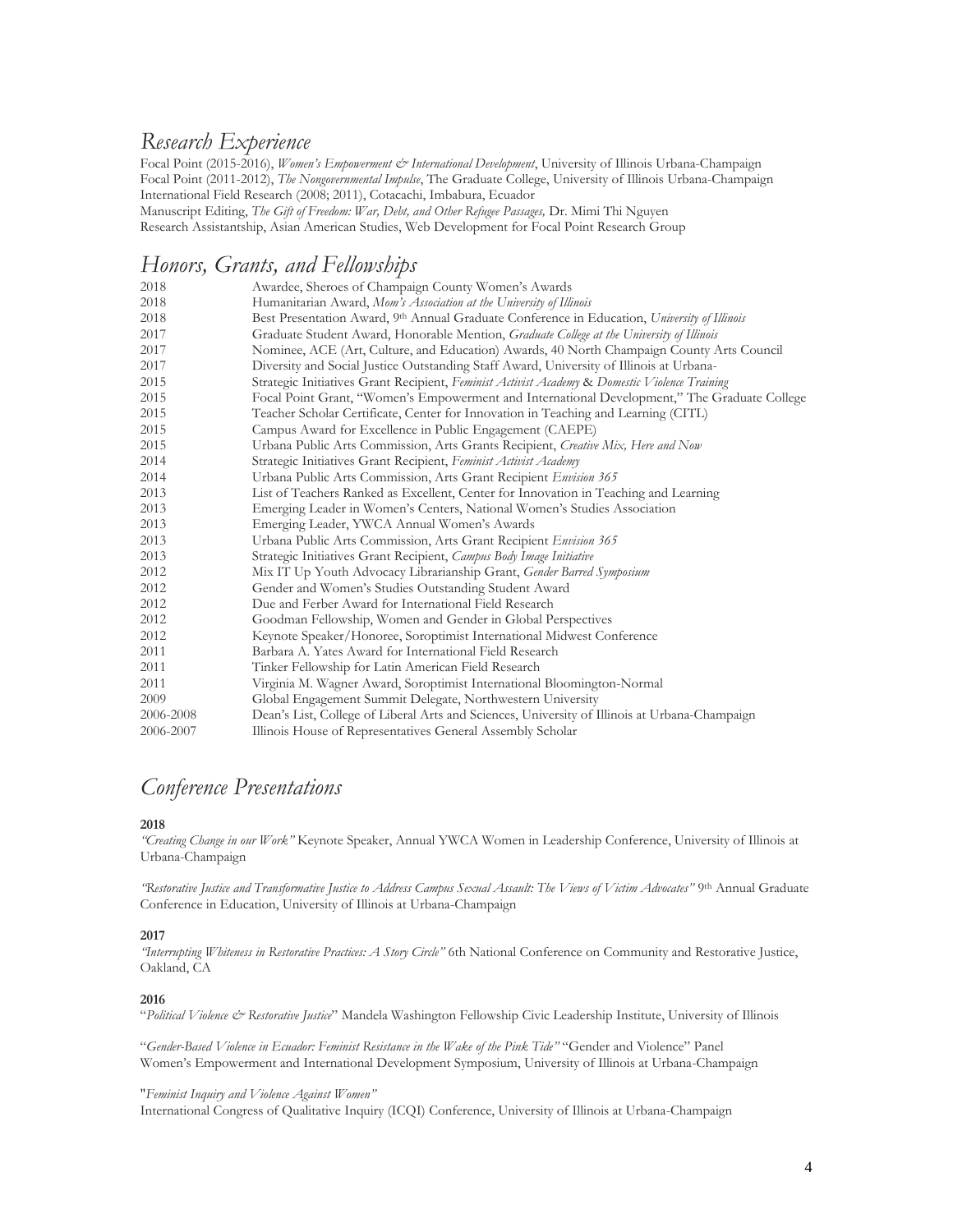**2015**

"*Restorative Justice in Higher Education: Considerations for Working with Survivors of Sexual Assault and Intimate Partner Violence*" National Women's Studies Association (NWSA) Conference, Precarity, Milwaukee, WI. Women's Center Pre-Conference

"*Carichina Women: Popularizing Arts-Based Feminist Activism in the Ecuadorian Andes*," 4th Biennial International Symposium Healthy Women, Healthy Societies: New Strategies to Address Global Health Disparities, School of Social Work, University of Illinois at Urbana-Champaign

"*Restorative Justice in Higher Education: Considerations for Working with Survivors of Sexual Assault"* National Conference on Community and Restorative Justice (NACRJ), Ft. Lauderdale, Fl.

#### **2014**

"*Power and Possibility in Youth Media Production*" Presenter, Community Arts Forum, School of Art and Design, Figure One Gallery, University of Illinois

*"Theological Progressive Network: Interfaith Action for LGBTQ Rights"* Presenter, Illinois Conference on Interfaith Collaboration

*"Dangerous Intersections: Critical Race Perspectives on Men of Color and the Fight Against Sexual Violence"* Presenter, 2014 Black and Latino Male Summit, University of Illinois at Urbana-Champaign

"*Living in the Margins: Trauma, Violence, and Straddling the Support Line*" in "Mad Pride, Mad Shame: Surviving, the Academy, and the Space in Between"

Presenter, 10th Annual Congress of Qualitative Inquiry Conference, University of Illinois at Urbana-Champaign

"*Inside Voices: Teaching Creative Writing in Carceral Classrooms"* Presenter, 10<sup>th</sup> Annual Congress of Qualitative Inquiry Conference, University of Illinois at Urbana-Champaign

*"Classified Art: (Re)locating Race, Class, Gender in Artistic Practice"* How Class Works 2014 Conference, Center for Study of Working Class Life, Department of Economics, SUNY

#### **2013**

*A Photographic Retelling: Creative Community Organizing Among Feminists in Rural Ecuador"* Dish It Up Lunch on Us Lecture Series, Women's Resources Center, University of Illinois at Urbana-Champaign

*"Sustainable Funding: Cultivating a Lasting Revenue Stream"* Presenter, Global Engagement Summit 2013, Northwestern Illinois University

*"Feminist Punkzines and Makerspace"* Curator, Makerspace at Hip Hop and Punk Feminism Symposium, University of Illinois at Urbana-Champaign

*City Dreams! Youth Zine Workshop* 15th Annual Allied Media Conference, Detroit, 2013

*"Institutionalizing Feminism(s): Radical Activism, State Power, and Constitutional Restructuring in Ecuador"* Presenter, Tinker Symposium on Latin American Field Research, Center for Latin American and Caribbean Studies

#### **2012**

"*The Wicked Entanglement of the NGO, the State, and the Movement in the Ecuadorian Andes"* Presenter, Nongovernmental Impulse Symposium, University of Illinois at Urbana-Champaign, Focal Point

"*Harnessing the Gaze: Feminist Methodologies in Theory and Practice"* 8th Annual Congress of Qualitative Presenter, Inquiry Conference, University of Illinois at Urbana-Champaign 'Qualitative Inquiry as Global Endeavor'

"*Solidarity vs. Charity: The Problem with Centering Service"* Illinois Conference on Interfaith Collaboration, Presenter, University of Illinois at Urbana-Champaign, Illinois Faith and Service & Interfaith in Action

"*The Nongovernmental Impulse: Revolution and the Globalization of the Non-profit Industrial Complex"* National Women's Studies Association (NWSA) Annual Conference, 'Feminism Unbound,' Oakland, CA

*"Youth and Digital Media: Best Practices and Youth Reflections"*

Annual Grassroots Radio Conference, "The Future of Community Radio" *Youth Power + Media Freedom Track*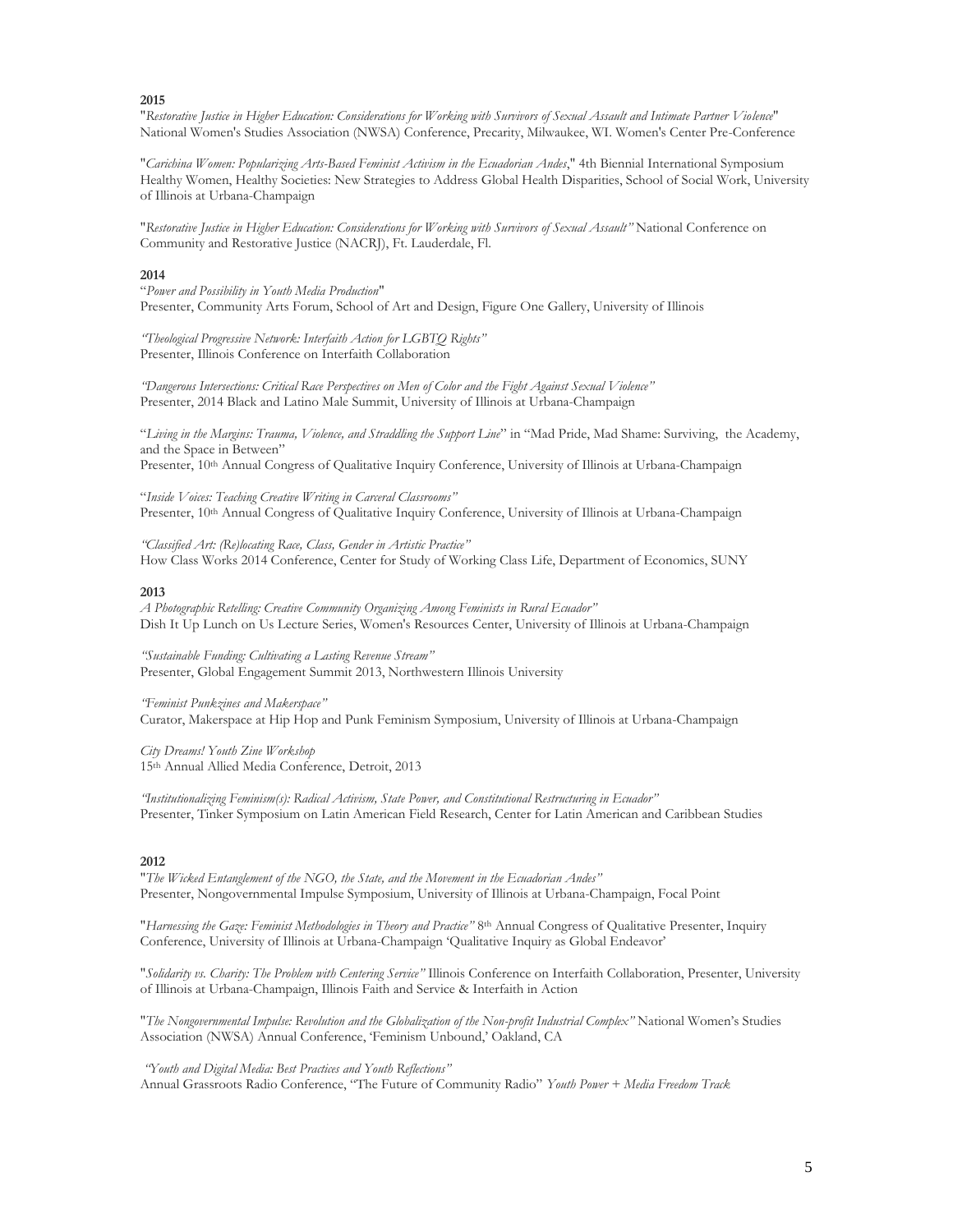## *Poster Presentations*

## **2017**

*"Restorative Justice and Sexual Harm: The Views of Victim's Advocates"* 6th National Conference on Community and Restorative Justice, Oakland, CA

### **2014**

*"Youth Media in Action: Outta the Mouths of Babes Youth Radio Project"* Public Engagement Symposium 'Transforming Our Society,' University of Illinois at Urbana-Champaign

## **2012**

"*Building Cross-Cultural Feminist Learning in Environmental Justice: The Campus Ecofeminism Summit"* Public Engagement Symposium 'Transforming Our Society,' University of Illinois at Urbana-Champaign

## *Selected Invited Presentations*

#### **2019**

*"Best Practices in Grant Writing"* Guest Speaker, University of Illinois Grant-A-Thon, School of Social Work, University of Illinois at Urbana-Champaign

#### **2018**

*"Grantor Panel"* Guest Speaker, University of Illinois Grant-A-Thon, School of Social Work, University of Illinois at Urbana-Champaign

#### **2017**

*"Beyond Self-Care: Transformative Justice and Community-Based Resilience"* Conversation Café Series, Diversity and Social Justice Education, University of Illinois Student Affairs

#### **2016**

*"Restorative Justice and Gender-Based Violence"* Guest Lecture, Mandela Washington Fellowship Civic Leadership Institute, University of Illinois at Urbana-Champaign

"*Restorative Justice: An Overview*" 3rd Annual Macon Council Juvenile Justice Council Conference "Crossroads for Change: Build, Prevent, Restore" Decatur, Illinois

"*Operationalizing Empowerment: A Critical Discussion of Project-based Development Work*," Women's Empowerment and International Development Focal Point Seminar Series, University of Illinois at Urbana-Champaign

#### **2013**

*"A Photographic Retelling: Creative Community Organizing Among Feminists in Rural Ecuador,"* Dish It Up Lunch on Us Lecture Series, Women's Resources Center, University of Illinois at Urbana-Champaign

#### **2012**

"*Documenting Feminist Organizing in Andean Indigenous Communities"* Walsh University, Birk Center for the Arts Guest Artist Lecture

"*Building a Transnational Movement for Women's Equality"* Keynote Lecture, Annual Soroptimist International Bloomington-Normal Conference

# *Professional Affiliations*

Member, National Women's Studies Association (NWSA) Member, Women in Student Affairs (WISA) Member, National Association of Student Personnel Administrators (NASPA) Member, Organization for Research on Women and Communication (ORWAC) Member, National Association for Foreign Student Advisors/Assoc. of Int'l Educators (NAFSA)

## *Additional Affiliations*

Board Member & Advocacy Committee Member, Visit Champaign County Chair, Education Justice Project, University of Illinois at Urbana-Champaign President of the Board, Channing Murray Foundation Jury Member, Arts in the Schools, Urbana Public Arts Program Board Member/Programming Chair, Urbana-Champaign Independent Media Center Board Member/Coordinator of Student Engagement, League of Women Voters of Champaign County Chair, Social Action Committee, Unitarian Universalist Congregation